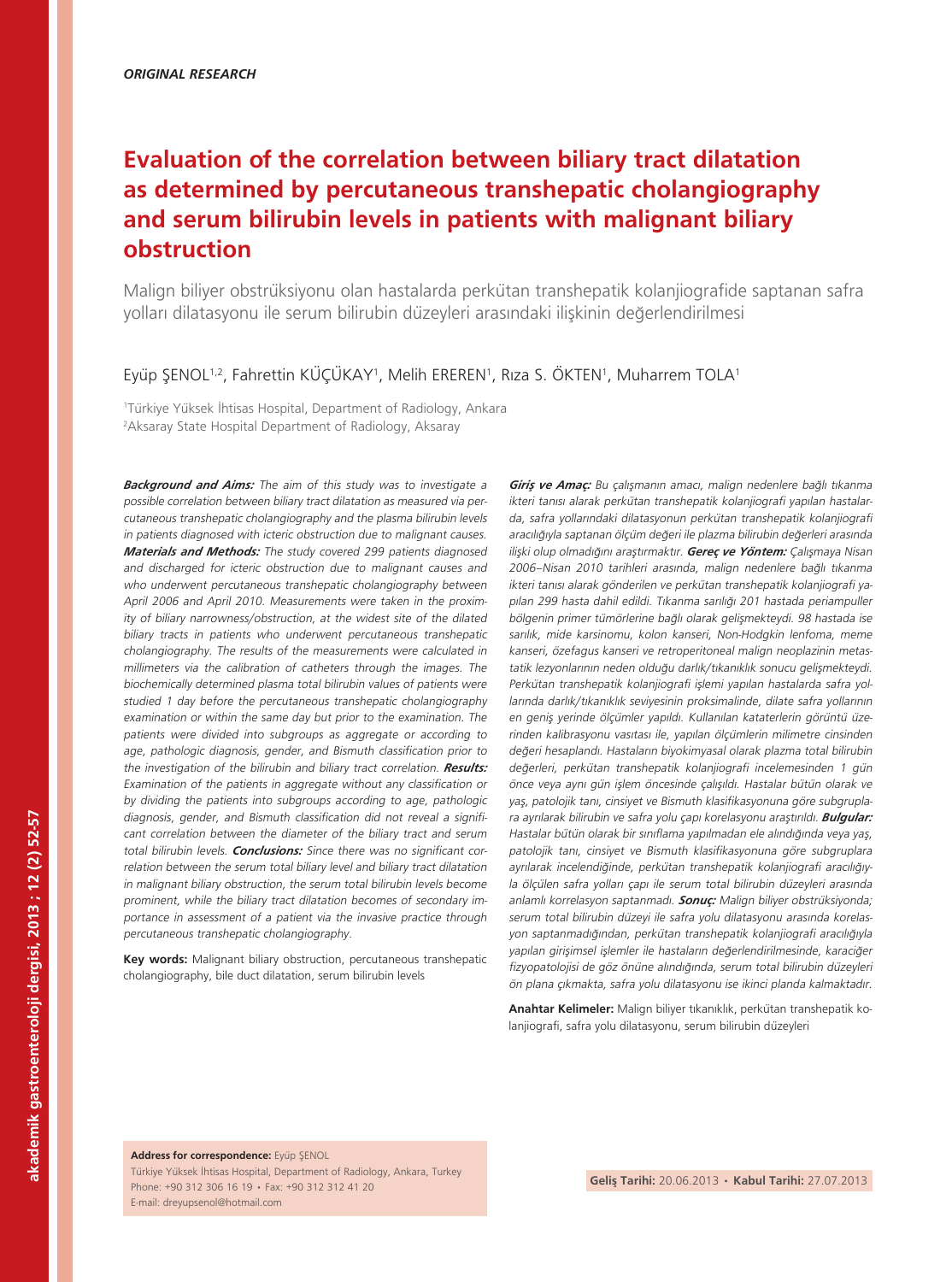## **INTRODUCTION**

Obstructive biliary tract diseases are commonly encountered in daily practice, often causing complaints such as jaundice, right upper quadrant pain, nausea, vomiting, and fever, most commonly triggered by calculus, inflammation and tumor, which must be treated by carefully and quickly identifying the cause (1,2).

Today, ultrasonography (USG) and computerized tomography (CT) are the primary choices in imaging for diagnosing obstructive biliary tract diseases due to their high diagnostic accuracy and ease of use, while magnetic resonance cholangiopancreatography (MRCP) is preferred as it is non-invasive and does not contain ionizing radiation. These examinations may identify the enlarged biliary tracts and reveal the reason for and degree of the obstruction, but they may be insufficient for identifying small lesions and partial obstructions or to examine peripheral biliary tracts with normal diameter. Thus, they fail to provide any forms of treatment other than their diagnostic role (3-5).

Percutaneous transhepatic cholangiography (PTC) and endoscopic retrograde cholangiopancreatography (ERCP) are invasive methods that are still considered gold standards in the diagnosis of obstructive biliary tract diseases, as they allow the imaging of the general ballat system anatomy as well as anomalies including peripheral small biliary tracts. They are also utilized for medical intervention for biliary tract pathologies through advanced invasive radiological methods and for treatment-palliation purposes, but they require experienced operators in practice (6,7).

Biliary tract dilatation is an expected outcome in the proximity of narrowness/obstruction in the case of obstruction-caused jaundice. In the practice of diagnostic modalities, dilatation is mentioned, but without an indication of a measurable value of dilatation. There is currently no agreement on whether or not there is a correlation between biliary tract dilatation and serum bilirubin levels, and there is no confirmed data on which would be more effective in observing the response to treatment. In this study, we aimed to demonstrate the correlation between the serum total bilirubin values and dilatation as determined by millimetric measurements at the widest site in the proximity of narrowness/obstruction using PTC in patients diagnosed with icteric obstruction due to laboratory and clinically malignant reasons.

## **MATERIALS and METHODS**

The study covered 299 patients (97 females, 202 males;

age range: 20-87 years, mean age: 60), diagnosed using biochemical and radiological methods and discharged for icteric obstruction due to malignant causes, who underwent PTC in the radiology ward between April 2006 and April 2010. Approval for the study was attained from the Training Planning Coordination Board.

Obstructive jaundice was associated with malignant causes in all patients, and in 201 patients, it developed due to narrowness/obstruction caused by primary tumors in the periampullary region (Figures 1, 2). In 98 patients, the jaundice developed due to narrowness/obstruction caused by metastatic lesions of stomach carcinoma (Ca), colon Ca, non-Hodgkin lymphoma, breast Ca, esophageal Ca (Figure 3), and retroperitoneal malignant neoplasia. Table 1 shows the causes of obstructions in our cases.

Monoplane digital subtraction angiography (DSA) device (Philips Integris Allura, Holland) was used for the procedure. The PTC procedure was performed by inserting the 21-gauge Chiba needle, accompanied by fluoroscopy, into the biliary tracts with approach from the midaxillary line on the right and subxiphoid on the left. An 18-gauge Chiba needle was used for selective biliary tract cannulation, and the catheter was placed. Following sufficient intra- and extrahepatic biliary tract opacification, images were captured by angling in anteroposterior, cranio-



**Figure 1.** Male patient aged 67 with pancreatic Ca. Mass caused complete obstruction at the distal end of choledoch (arrow); instant termination in choledoch caused prevalent dilatation in intra- and extrahepatic biliary tracts (Bismuth type 1). Largest diameter of biliary tracts measured in the proximity of narrowness was 20 mm, and plasma total bilirubin value prior to the procedure was 4,9 mg/dl.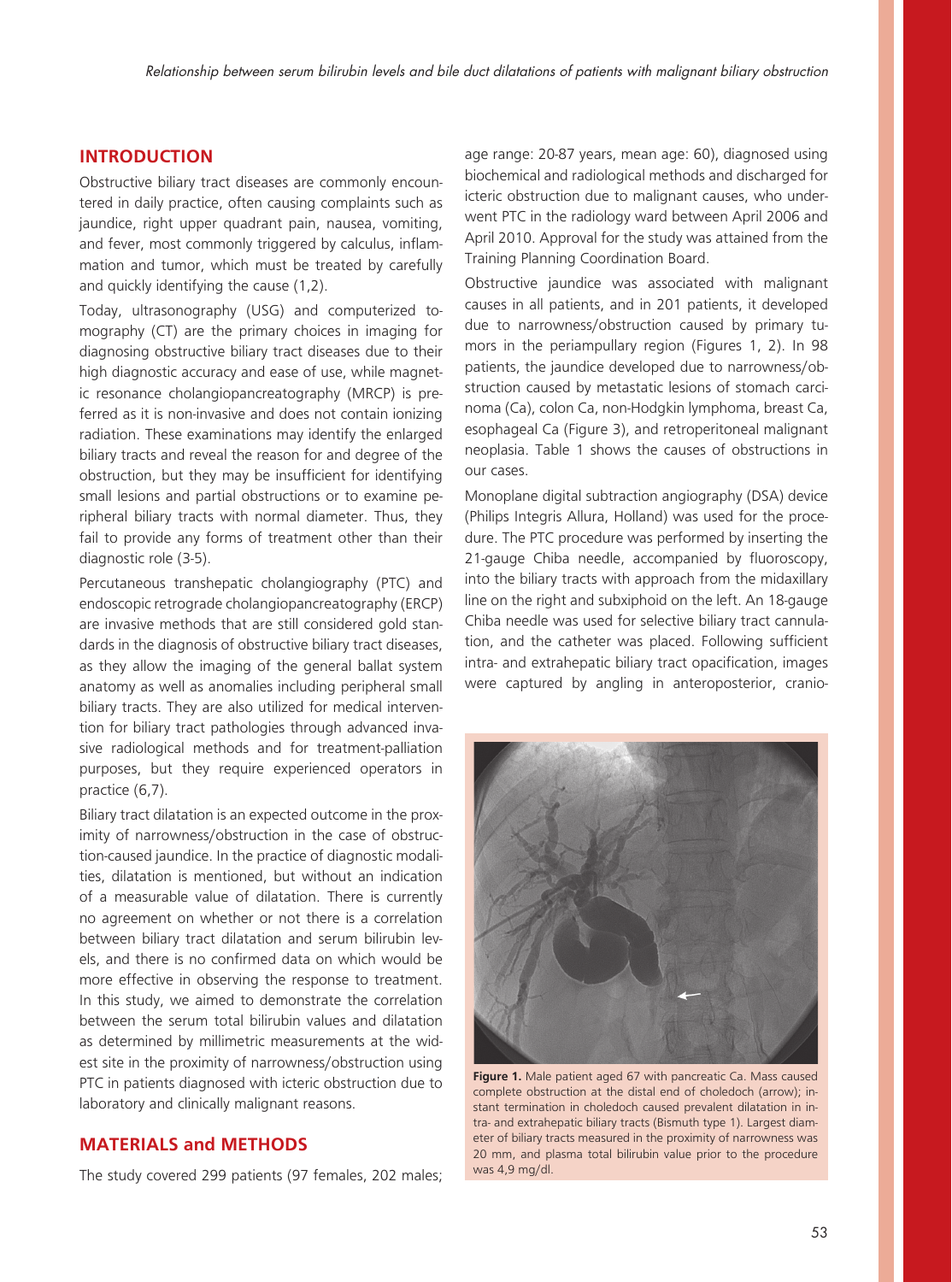caudal and oblique aspects. Calibration was performed through the catheter using these images. Measurements were performed at the widest site of the dilated biliary



**Figure 2.** Male patient aged 65 with gallbladder Ca. Mass showed bilateral and multicentric spread, causing narrowed areas in intraand extrahepatic biliary tracts (Bismuth type 4). Largest diameter of biliary tracts measured in the proximity of narrowness was 15 mm, and plasma total bilirubin value prior to the procedure was 45,1 mg/dl.



**Figure 3.** Male patient aged 62 with primary esophageal Ca. Mass caused advanced narrowness and prevalent dilatation in intrahepatic biliary tracts at the hilar intersection in the bifurcation localization of the main right and left hepatic biliary tracts (Bismuth type 2). Largest diameter of biliary tracts measured in the proximity of narrowness was 22 mm, and plasma total bilirubin value prior to the procedure was 8,9 mg/dl.

tracts in the proximity of the biliary tract narrowness/ obstruction. The measured value was calculated in millimeters. The biochemically determined plasma total bilirubin values of patients were studied one day before the PTC examination or within the same day but prior to the examination.

All biological and radiological parameters were recorded in the computer using the Statistical Package for the Social Sciences (SPSS) for Windows 15.0 media. The correlations between the diameters measured at the widest site of the biliary tracts in the proximity of the narrowness/ obstruction and serum bilirubin levels were investigated using non-parametric correlation test. Degree for r value was assessed as 0 - 0,2: weak correlation, 0,2-0,5: medium correlation, 0,5-0,8 strong correlation, and r=0,8-1: perfect correlation. A value of p<0,05 was considered statistically significant in all tests.

## **RESULTS**

The average widest diameter measured in the proximity of biliary tract narrowness/obstruction was 17,13 (±6,07) mm in all patients. The average total bilirubin level for all patients was 15.98 (±9,76) mg/dl. When assessing the patients as a whole without any classification, no significant correlation was found between the biliary tract diameter and serum total bilirubin level (Figure 4, Table 2, r=0,002, p=0,973).

In male patients, the average widest diameter measured in the proximity of biliary tract narrowness/obstruction was 17,58 (±5,90) mm, and the average total bilirubin level was 16,04 (±10,27) mg/dl. In male patients, no significant correlation was found between the biliary

#### **Table 1.** Causes of obstructive jaundice

| <b>Diagnosis</b>                        | <b>Number of Cases</b>   |
|-----------------------------------------|--------------------------|
| Stomach Ca met                          | 84                       |
| Cholangiocarcinoma                      | 79                       |
| Pancreas Ca                             | 66                       |
| Gallbladder Ca                          | 29                       |
| Oddi Tm                                 | 21                       |
| Colon Ca met                            | $\mathsf{Q}$             |
| Hepatoma                                | 5                        |
| Non-Hodgkin lymphoma met                | $\overline{\phantom{0}}$ |
| Ampulla of Vater Ca                     | 1                        |
| Breast Ca met                           | 1                        |
| Esophagus Ca met                        | 1                        |
| Retroperitoneal malignant neoplasia met | 1                        |
| <b>TOTAL</b>                            | 299                      |
|                                         |                          |

Met: metastasis, Ca: carcinoma, Tm: tumour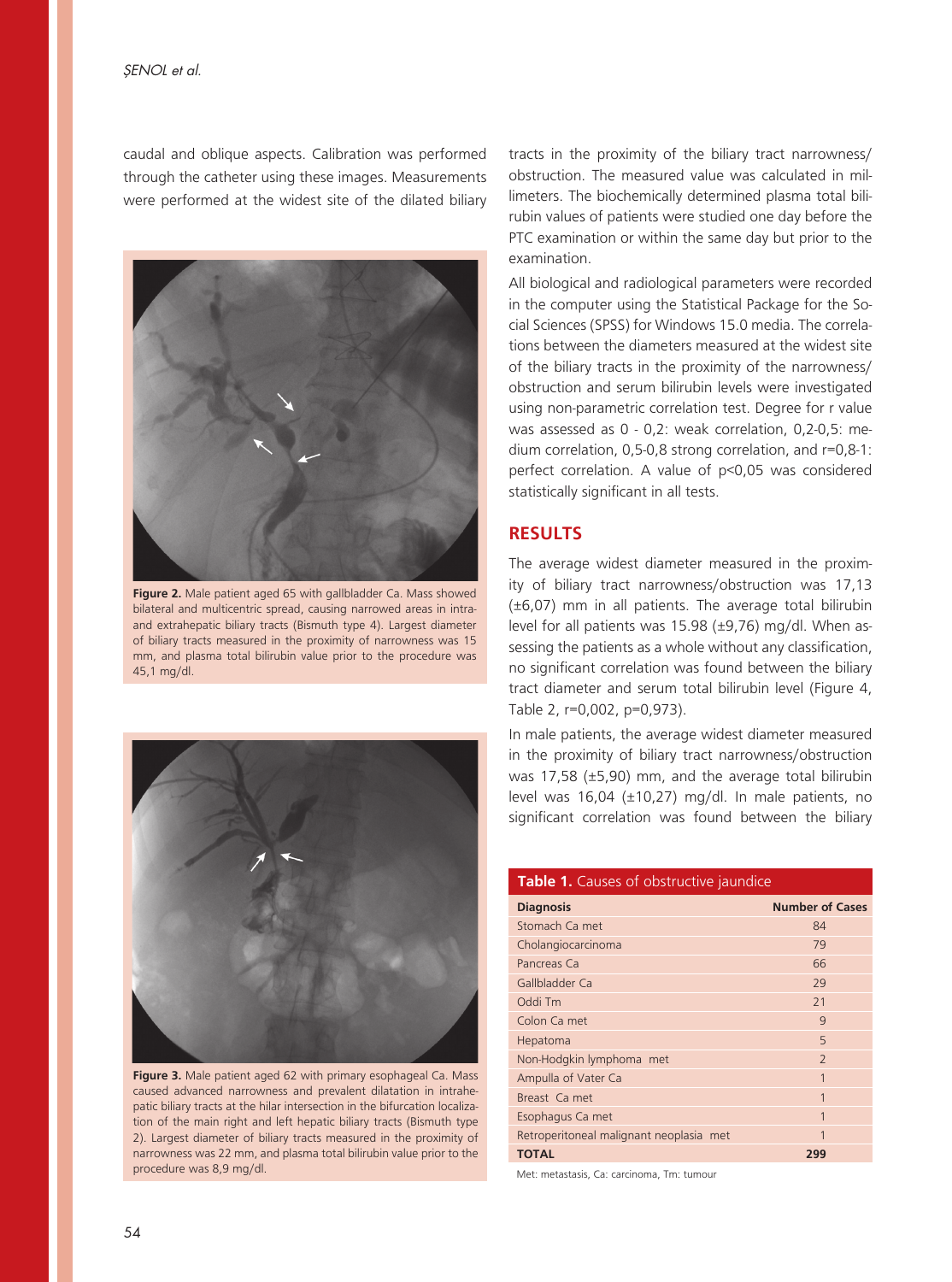tract diameter and serum total bilirubin level (Table 2, r=0,004, p=0,953).

In female patients, the average widest diameter measured in the proximity of biliary tract narrowness/obstruction was 16,21 ( $\pm$ 6,35) mm, and the average total bilirubin level was 15,86 (±8,67) mg/dl. In female patients, no significant correlation was found between the biliary tract diameter and serum total bilirubin level (Table 2, r=0,023, p=0,825).

For patients with metastatic Ca, the average widest di-



**Figure 4.** Variation in the correlation between total bilirubin level and biliary tract width in all patients.

ameter measured in the proximity of biliary tract narrowness/obstruction was 16,97 (±5,98) mm, and the average total bilirubin level was 15,11 (±11,09) mg/dl. In patients with metastatic Ca, no significant correlation was found between the biliary tract diameter and serum total bilirubin level (Table 2, r=0,099, p=0,328).

For patients with primary Ca, the average widest diameter measured in the proximity of biliary tract narrowness/ obstruction was 17,22 ( $\pm$ 6,13) mm, and the average total bilirubin level was 16,42 ( $\pm$ 9,04) mg/dl. In patients with primary Ca, no significant correlation was found between the biliary tract diameter and serum total bilirubin level (Table 2, r=0,076, p=0,287).

In patients classified as cholangiocarcinoma, pancreatic Ca, gallbladder Ca, Oddi tumor, and hepatoma, no significant correlation was found between the serum total bilirubin level and biliary tract diameter (Table 2).

In patients classified as group 1, 2, 3a, 3b, and 4 according to Bismuth classification, no significant correlation was found between the serum total bilirubin level and biliary tract diameter (Table 2).

In age classification as  $2^{nd}$  –  $3^{rd}$  decade,  $3^{rd}$  –  $4^{th}$  decade and over 4 decades, no significant correlation was found between the serum total bilirubin level and biliary tract diameter (Table 2).

### **DISCUSSION**

A normal person produces approximately 4 mg/kg bilirubin daily. A large portion of this is created through the

| Table 2. The correlation between serum total bilirubin values and biliary tract diameter                                                                                                                                 |                                                    |                                                    |
|--------------------------------------------------------------------------------------------------------------------------------------------------------------------------------------------------------------------------|----------------------------------------------------|----------------------------------------------------|
| Serum Total Bilirubin - Biliary Tract Width Correlation                                                                                                                                                                  | r                                                  | P                                                  |
| All patients (n=299)                                                                                                                                                                                                     | 0,002                                              | 0,973                                              |
| Male patients (n=202)                                                                                                                                                                                                    | 0,004                                              | 0,953                                              |
| Female patients (n=97)                                                                                                                                                                                                   | 0,023                                              | 0,825                                              |
| Patients with metastatic Ca (n=98)                                                                                                                                                                                       | 0,099                                              | 0,328                                              |
| Patients with primary Ca (n=201)<br>Patients with cholangiocarcinoma (n=79)<br>Patients with pancreatic Ca (n=66)<br>Patients with gallbladder Ca (n=29)<br>Patients with Oddi Tm (n=21)<br>Patients with hepatoma (n=5) | 0,076<br>0,084<br>0,304<br>0,280<br>0,201<br>0,000 | 0,287<br>0,463<br>0,013<br>0,141<br>0,383<br>1,000 |
| Patients in Bismuth group 1 (n=167)<br>Patients in Bismuth group 2 (n=84)<br>Patients in Bismuth group 3A (n=28)<br>Patients in Bismuth group 3B (n=12)<br>Patients in Bismuth group 4 (n=9)                             | 0,070<br>0,001<br>0,303<br>0,416<br>0,084          | 0,373<br>0,993<br>0,117<br>0,179<br>0,831          |
| Patients aged 20-29 (n=7)<br>Patients aged 30-39 (n=7)<br>Patients aged 40 and over (n=285)                                                                                                                              | 0,048<br>0,286<br>0,010                            | 0,911<br>0,493<br>0.867                            |

Ca: carcinoma, Tm: tumour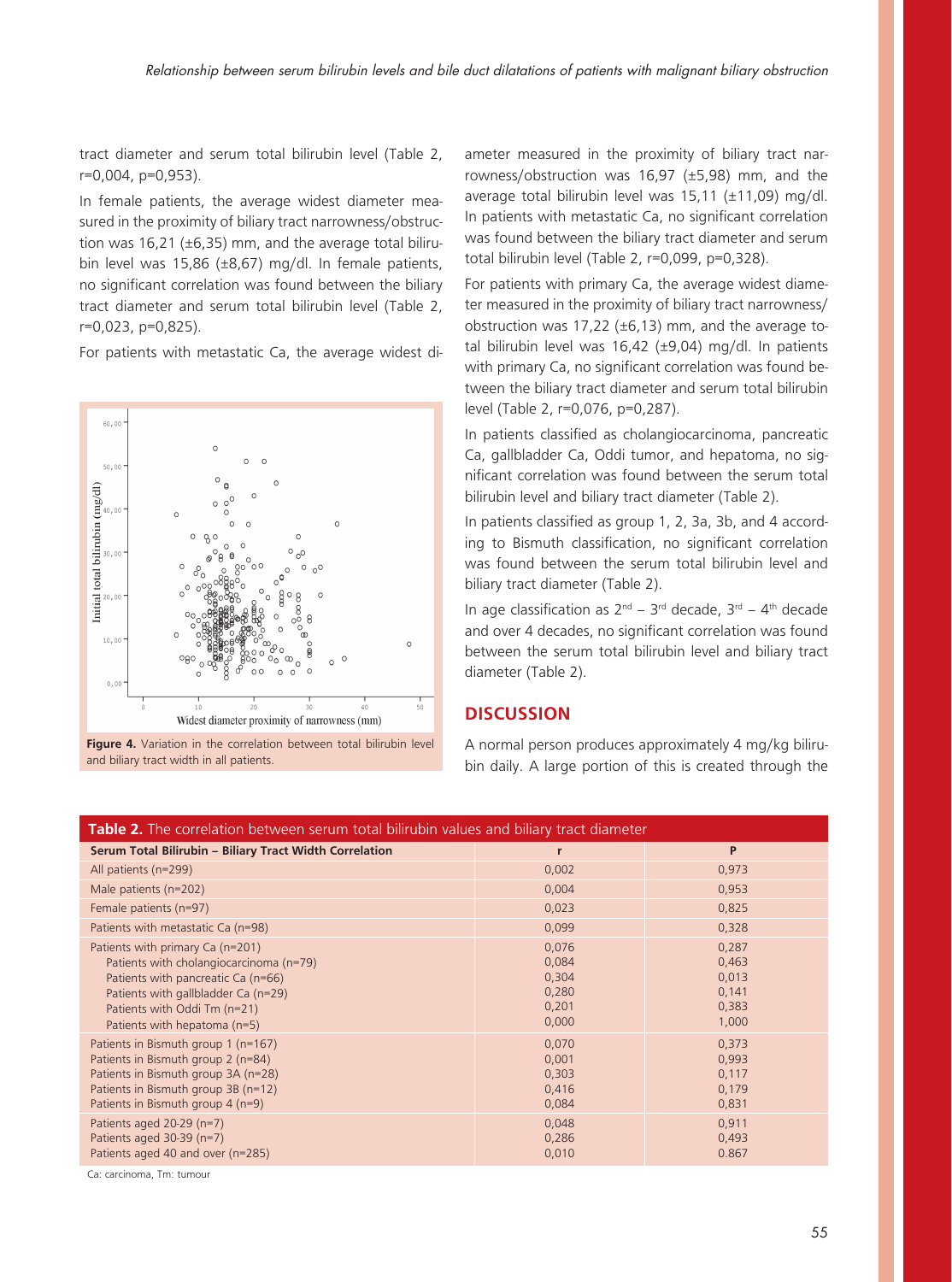catabolism of hemoglobin heme group. In the case of obstructive jaundice, plasma bilirubin amounts rise consistently and reach a plateau phase of 10-30 mg/dl if completely obstructed (8,9).

The pressure at which bile is excreted from the liver ranges between 120-250 mm H2O. This pressure ensures normal movement of bile flow. The pressure in extrahepatic biliary tracts must be lower than the pressure in intrahepatic biliary tracts to enable bile flow, which is normally 100-150 mm H2O. In the case of extrahepatic biliary tract pressure of over 300 mm H2O, the bile excretion from the liver is inhibited. Increasing the biliary pressure causes dilatation in extra- and intrahepatic biliary tracts (10,11). The first alterations in long periods of biliary tract obstruction emerge at the bile canaliculi. Canaliculi enlarge during cholestasis, and swelling and deformation emerges in the microvilli. If the cholestasis expands any further, elongation and inflection in addition to significant proliferation emerge at the canaliculi; the resultant bile reabsorption triggers an inflammatory reaction with polymorphonuclear cellular infiltration to the portal paths. This is a tissue reaction to an irritant chemical stimulus in which the cholangiolitic alterations are followed by fibrosis. Due to the toxic effect of bilirubin and bile acids accumulated in hepatocytes in periportal areas, the reticulum is ruptured and canaliculus membrane components are solubilized. In this period, the canalicular alkaline phosphatase can be found in the blood circulation with increasing levels. These alterations are quickly reversed if the obstruction is remedied within two weeks. If the obstruction persists, the reticulin precipitating in periportal areas mutates as type-1 collagens, developing scar fibrosis in the vicinity of biliary canals. Further progression of intrahepatic fibrotic alterations mechanically obstructs the sinusoidal current, causing secondary portal hypertension. Due to the lobular structure of the liver, this fibrotic process rarely causes biliary cirrhosis, and the fibrotic alterations tend to reverse if the obstruction is remedied (12-14).

While surgery is the primary method of choice for palliative and curative treatment in obstructive jaundice, endoscopic and transhepatic approaches are also practiced. Particularly with a palliative modality, in the case of endoscopic and transhepatic drainage (external-internal stent, etc.), the patient's examination is performed by monitoring serum bilirubin levels and biliary tract dilatation (15). Previous studies have explored the correlation between bilirubin levels and biliary tract dilatation in biliary obstruction. The results of such studies have been inconsistent. In a study conducted on 23 patients with extrahepatic biliary tract obstruction, Lapis et al. found a positive correlation (r=0,75) between serum total bilirubin levels and the choledoch diameter measured via contrast cholangiographic examination (16).

Ketelsen et al. conducted a prospective examination on 52 patients who received hematological stem cell transplantation, using the abdominal CT method. Twentyseven of the patients developed graft-versus-host disease, while the 25 patients that did not develop complications constituted the control group. In the patients that developed graft-versus-host disease, thickening of the duodenal wall caused narrowness/obstruction in the distal section of the choledoch, leading to biliary tract dilatation in the proximity of this level. The study measured the diameter at the widest site of the dilated choledoch using abdominal CT in the proximity of the narrowness/obstruction, and found that the measured diameter was correlated with the cholestatic enzymes and serum bilirubin levels; they also found a positive correlation (r=0,421) between the serum bilirubin level and choledoch diameter (17).

A retrospective study conducted by Karvonen et al. on 212 patients with extrahepatic biliary tract obstruction reported that, according to receiver operating characteristics (ROC) analysis, the plasma bilirubin level is significant in malignant-benign (calculus) distinction of the underlying disease, while the biliary tract dilatation levels were not significant in malignant-benign (calculus) distinction of the underlying disease (with measurements taken at the widest site of the dilated biliary tracts) (18).

In the study of Pedersen et al., they conducted sonographic examination in a total of 176 icteric patients (113 obstructive, 63 non-obstructive) who had a definitive diagnosis through surgery, autopsy or ERCP, and they investigated the diagnostic value of sonography and of variations in the serum bilirubin values. In biliary tract obstructions associated with malignant causes, the sonography found one or more biliary tracts instantly terminated and the serum bilirubin values reached greater peak levels compared to obstructions associated with benign causes (calculus). However, their study reported that the increase in serum bilirubin level is not well-correlated with the level of biliary tract dilatation (19).

The study conducted by Staritz et al. on 57 patients with extrahepatic biliary tract obstruction using endoscopic manometry via ERCP indicated that there was no correlation between the choledoch diameter and intraluminal pressure measurements (20).

Our study was conducted using PTC, an expensive and demanding imaging method, during which the patient